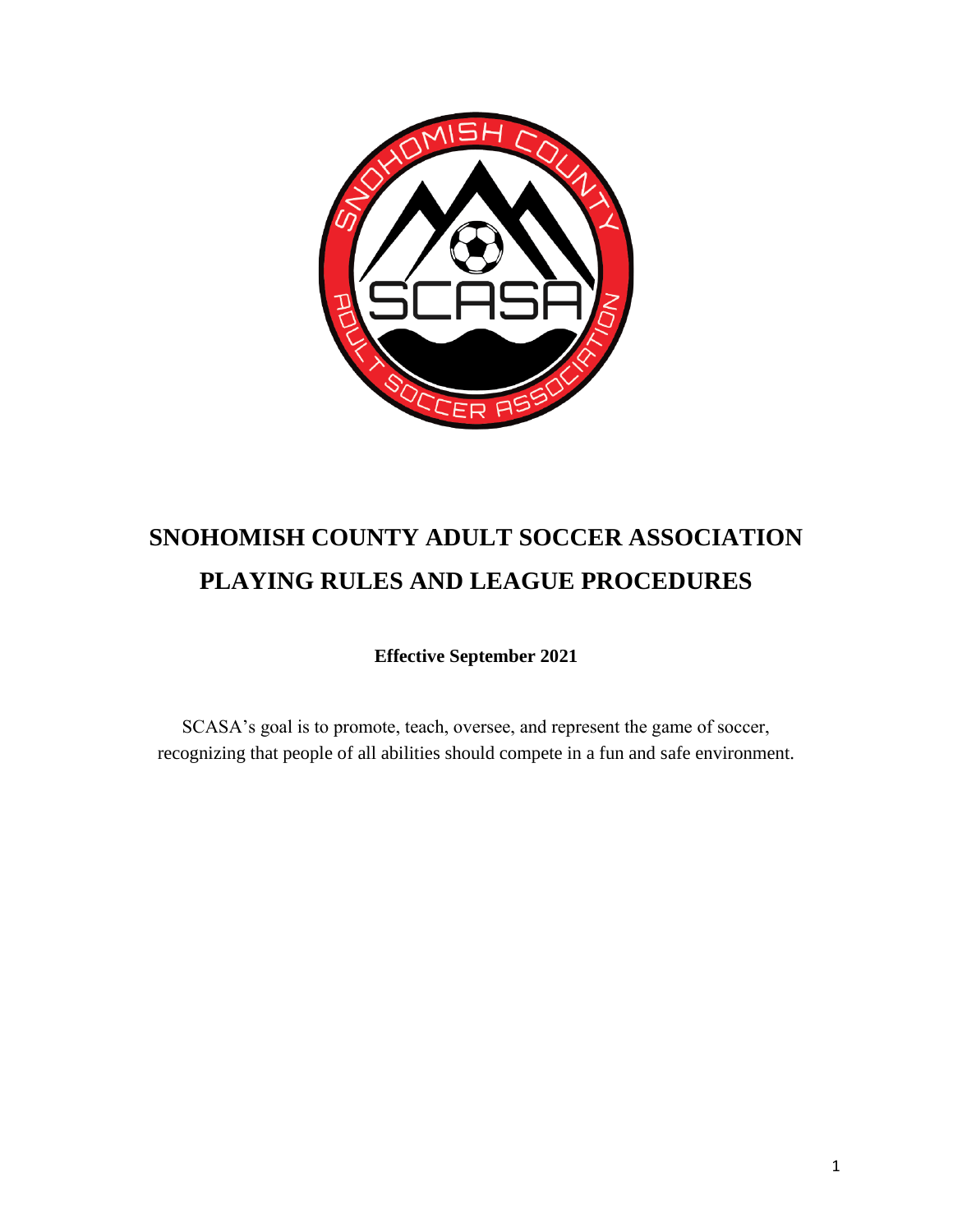# **TABLE OF CONTENTS**

The **Laws of the Game** are authorized on an annual basis by the [International Football](about:blank)  [Association Board \(IFAB\)](about:blank) and provided by the Fédération Internationale de Football Associations (FIFA).

**Laws of the Game can be viewed / downloaded at:**

**[https://www.ussoccer.com/referee-program/laws-of-the-game](about:blank)**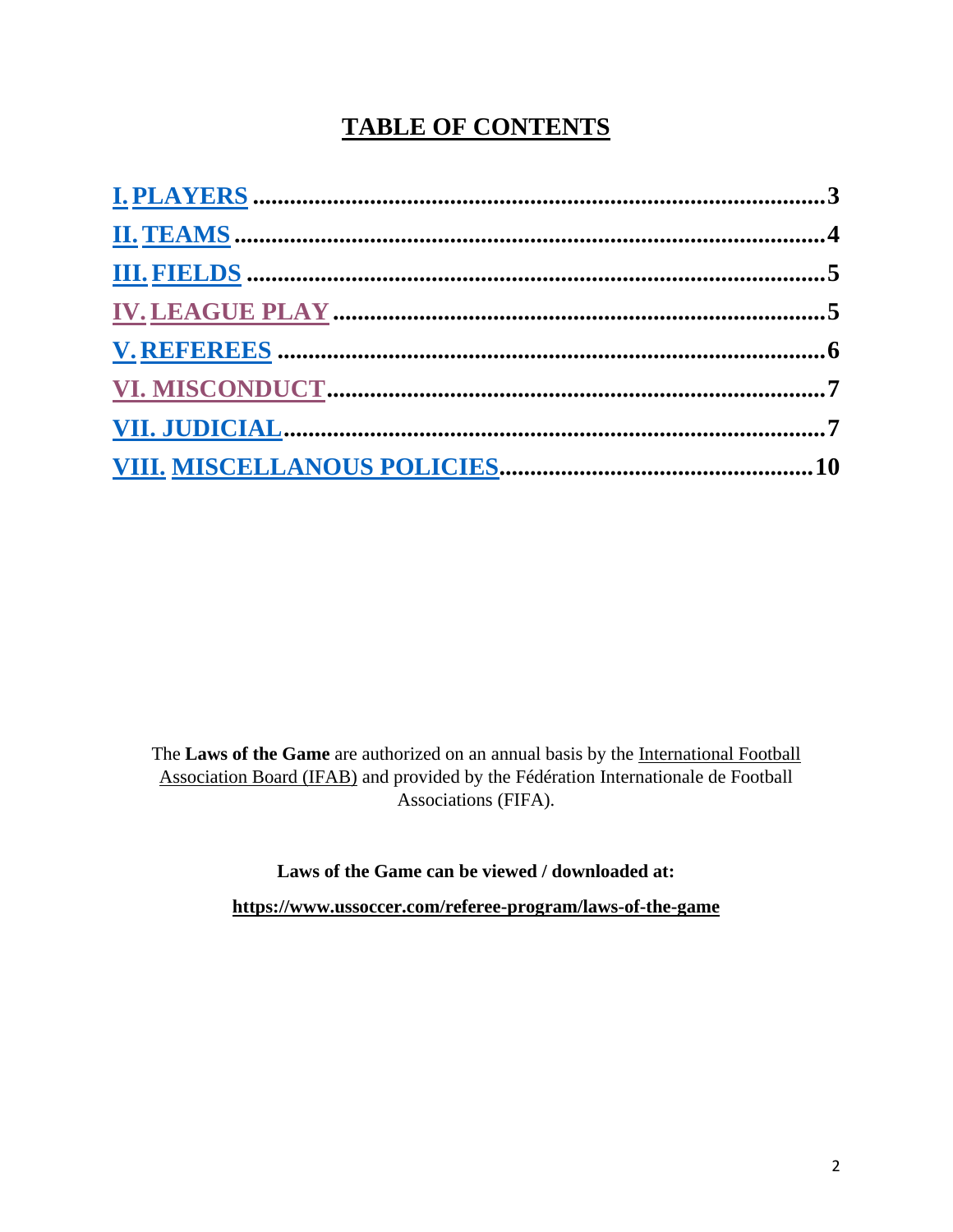SCASA league games will be played according to current IFAB (FIFA) rules, with the following exceptions or additions:

#### <span id="page-2-0"></span>**I. PLAYERS**

- a. Minimum age and gender requirements are as follows:
	- i. Open teams
		- 1. Players must be 18 or over to play.
	- ii. Women's teams
		- 1. All players must be female.
		- 2. Players must turn the required age in the calendar year.
		- 3. A pregnant player may play with written permission from a physician unless the opposing team objects in a timely manner.
	- iii. Men's teams
		- 1. All players must be male.
		- 2. Players must turn the required age in the calendar year.
	- iv. Coed teams
		- 1. Players must turn the required age in the calendar year.
- b. Players may play on one single-gender team per age group. If a player wishes to play on one or more teams per season; they must make a request in writing and receive board approval in advance.
- c. Coed No more than 5 men per team on the field, excluding goalkeeper. Teams may play with fewer men and more women.
- d. All players must hold a current WSASA player card and must surrender his/her player card to the referee prior to the start of play.
	- i. If a player has a WSASA card and it has expired within 14 days of the match, the player may surrender the expired card AND can display to the referee confirmation of a successful renewal via electronic device, his/her expired card shall be treated as a current card for that match.
- e. Failure to comply with ALL the above requirements may cause the player to be deemed an ineligible player. *(See VII.i)*
- f. Players may wear soft caps, gloves, undershirts and undershorts/tights as long as they are not readily confused with the uniform of the opposing team and provided they are not used for unfair advantage.
- g. Players may not play while wearing a cast, splint, or brace unless adequately padded and determined by the referee not to be dangerous.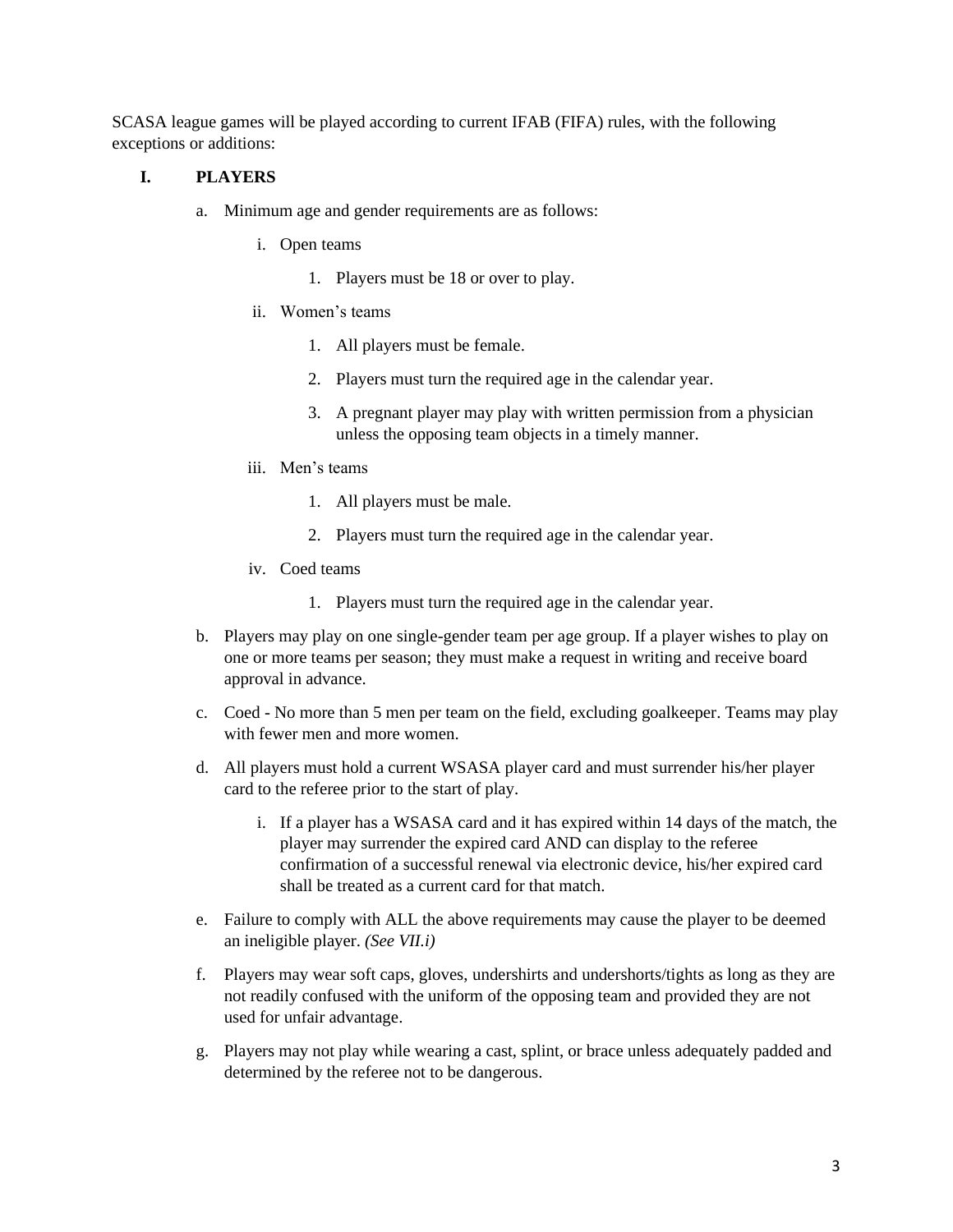h. Players may wear fitness trackers if the item is covered with a protective cover (wrist band) to make it non-dangerous to other players.

# <span id="page-3-0"></span>**II. TEAMS**

- a. All teams must meet the following requirements:
	- i. Submit team registration form and fees prior to the deadline per season
	- ii. Any changes to your Team Registration form must be postmarked or delivered to SCASA office at least 72 hours prior to participation.
		- 1. Registration includes name, address, date of birth, and player identification number.
		- 2. Any player changing teams must be deleted from his/her former team before he/she may be added to a new team.
	- iii. Failure to comply with any of the above requirements may cause player to be deemed ineligible. *(See VII.i)*
- b. Team names shall not be sexually suggestive or profane.
- c. Teams shall wear jerseys of a matching color.
- d. The first team listed on the schedule is designated as the home team and shall change jersey if team colors conflict.
- e. The home team (listed first on the schedule) must provide a suitable game ball.
- f. Once schedules have been distributed and a team withdraws, SCASA shall retain a \$50.00 forfeiture of the registration fee from their refund.
- g. Player cards will be collected by the referee prior to the game. Late arriving players for which the above procedure has not been completed may not play in the game until the referee, at his/her convenience, has collected their player card. The referee shall keep any player card/s held after an ejection. At the conclusion of the game, the referee will note the score, comments about nets and lines, injuries, cautions, ejections and will submit to the SCASA office within 48 hours. Player card/s will be returned once disciplinary sanctions have been satisfied.
- h. Managers will report game scores weekly in SportsPlus to maintain up to date division standings.
- i. All SCASA players, managers, spectators have a duty to make sure any misconduct between individual players does not escalate into further violence and not allow any aggressive acts toward referees. Individual actions can and will be dealt with by the referee and the SCASA Justice. Violent conduct and aggressive actions toward referees by individuals and/or teams will be punished severely by the SCASA Justice.
- j. There shall be no alcoholic beverages on any field.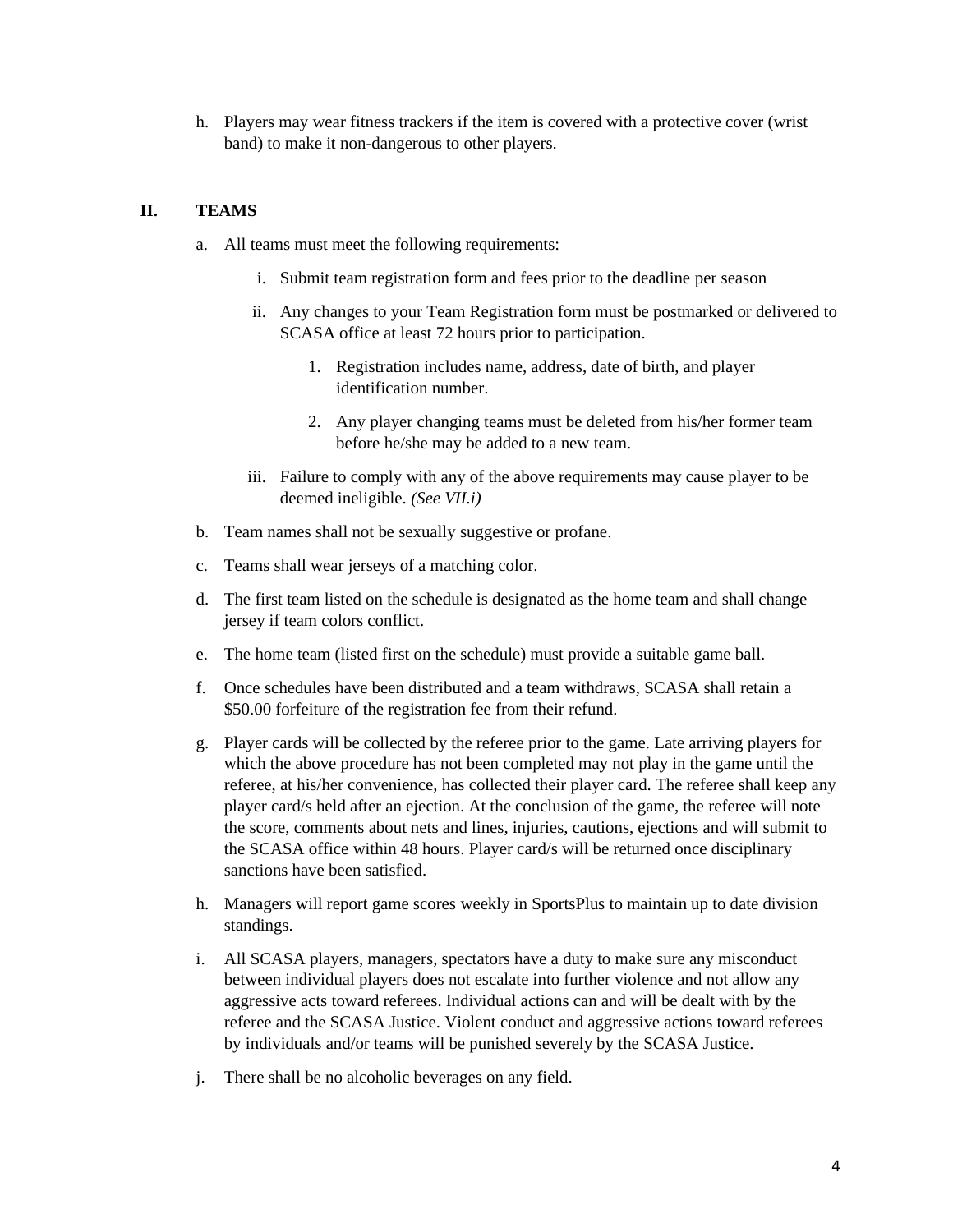#### <span id="page-4-0"></span>**III. FIELDS**

- a. Fields used for league play will be determined by SCASA as available.
- b. The 7-a-side field shall be shortened.

#### <span id="page-4-1"></span>**IV. LEAGUE PLAY**

- a. All games must be played at the scheduled time and place. Any requests for a change must be in writing at least seven days in advance of the scheduled game and accompanied by a \$50.00 fee, together with the opponent's verifiable consent. This request should be addressed to the SCASA office. Any such requests received less than seven days prior to the game may still be considered for rescheduling but the requestor must include a fee equal to the actual costs of the reschedule (actual costs range from \$50 to \$150 depending on venue and schedule compression).
- b. A team must attempt to field enough players for each scheduled game or notify SCASA and the opposing team's manager more than 48 hours in advance of the game. If two (2) or fewer players show-up for a game, and the team has not provided timely notification, the team will be designated a no-show and will forfeit the game. In addition, the team that is a no-show shall reimburse SCASA for the cost of the game (referee and field fees) plus a \$25 fine. SCASA may or may not elect to reschedule the game.
- c. If a team no-shows two (2) or more times in a season or does not pay the no-show fees and fines imposed, registration for upcoming season(s) may be refused at the discretion of the SCASA Board.
- d. When a game starts late, (at discretion of the referee) the game may be shortened. Referee shall notify managers prior to start of game.
- e. Any team leaving the field of play prior to the completion of the match shall forfeit the match.
- f. Failure of a team to field a minimum of seven players (11 a-side) / five players (7 a-side) within fifteen minutes of the scheduled match time, shall result in a forfeit for that team, and the team may be subject to a \$25.00 fine. However, should the teams wish to play they may divide the registered players among both teams. If the game is played as such, the teaming loaning players shall record a 1-0 forfeit win, UNLESS BOTH managers agree before starting to have it otherwise. Referees are still obligated to work the match.
- g. Seven (7) a-side plays 30-minute halves.
- h. The match shall commence when each team has a minimum of seven players for 11 aside and five players for 7 a-side, and the appointed match time has arrived. However, the referee shall adjust the time as needed so that the game finishes at the scheduled time.
- i. In the event a game has a referee no-show after 15 minutes: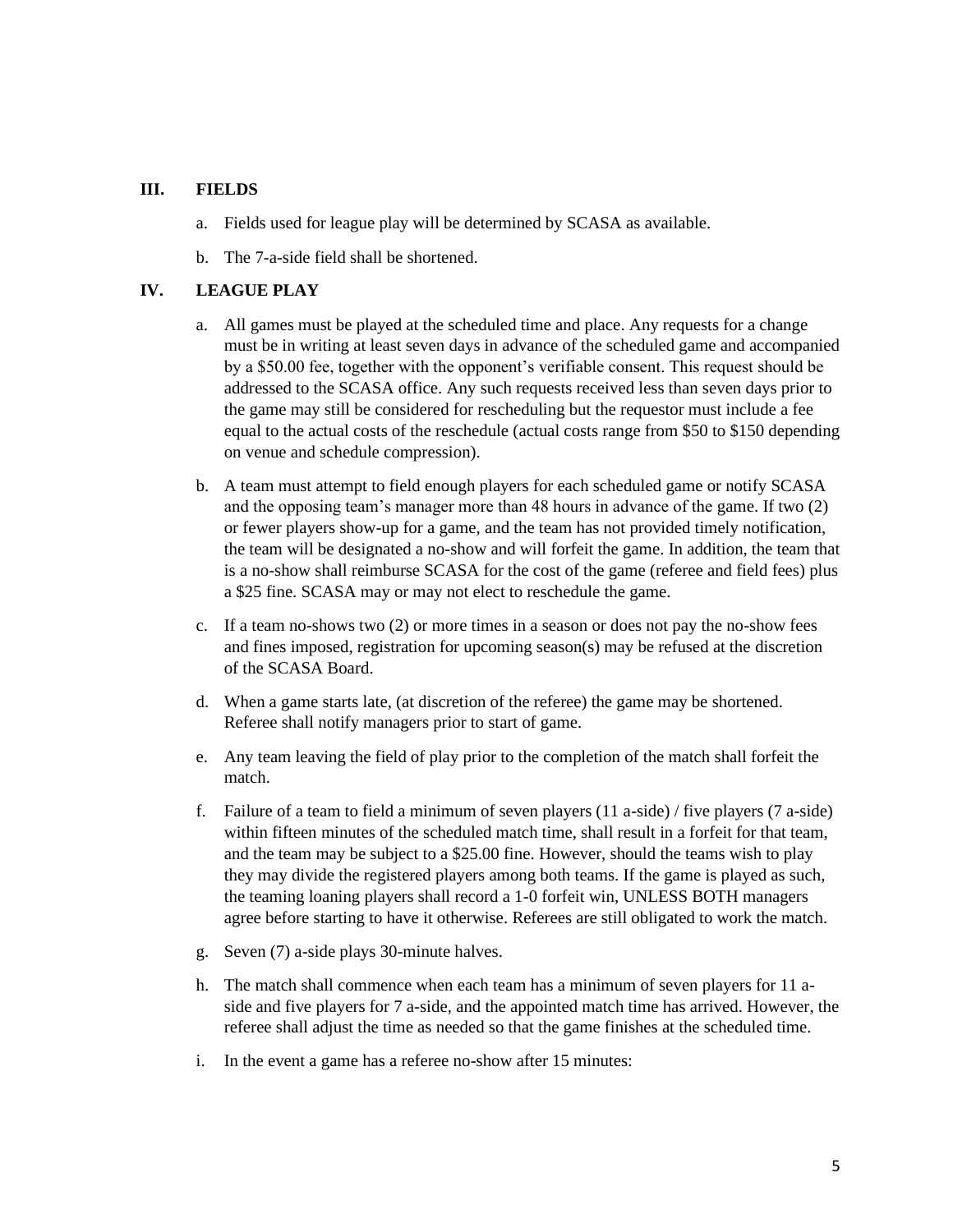- i. Teams may mutually agree on a substitute, preferably a registered referee, who has full authority. This substitute referee will be paid for the game if his/her name and address are supplied to SCASA in a timely manner. The match will be official.
- ii. Teams may choose to play without a referee. The match will be official. If the match is played without a referee each team must notify SCASA within two weeks of the season end to receive its proportionate refund.
- iii. Games will not be re-scheduled due to referee no-show.
- j. Unlimited substitutions may be made by either team when the ball is not in play, subject to the referee's discretion. A player who has been replaced may reenter the game.
- k. To protest a match for any reason, a team should first notify the referee, who will note the protest. The protest then must be filed in writing within 48 hours of the game being protested to: SCASA Justice, P.O. Box 2844, Everett, WA 98213
	- i. A protest fee of \$25.00, payable to SCASA, must accompany the written protest. If the protest is upheld, the fee shall be returned.
- l. Slide tackling:
	- i. Is allowed in Men's Open, Women's Open, Men's Over 30, and Women's Over 30 divisions only.
	- ii. Shall not be allowed in any other divisions and will be considered dangerous play.
- m. In all divisions, no player shall initiate physical contact with the goalkeeper within the penalty area.
- n. Games will be played rain or shine. If games are canceled by SCASA, the referee, or the City/Organization owning the fields due to weather or field conditions they will be rescheduled if time is available in the season, and teams will receive a refund only if SCASA is not able to re-schedule the game.
	- i. If game is canceled by referee for disciplinary reason game will not be rescheduled. The score will be recorded as a 0-1 loss for the team causing game abandonment.
- o. If a game is forfeited by a team; game will be recorded as a 0-1 loss for that team. The game will not be re-scheduled, and there will be no refunds for a forfeited game.
- p. At the discretion of the SCASA Board, prizes may be awarded at the end of a season for first place teams.

## <span id="page-5-0"></span>**V. REFEREES**

- a. The referee's judgment and discretionary rulings on the field of play in all cases will be final and no protest shall be allowed.
- b. Only the referee shall determine if a game shall be abandoned for any reason whatsoever.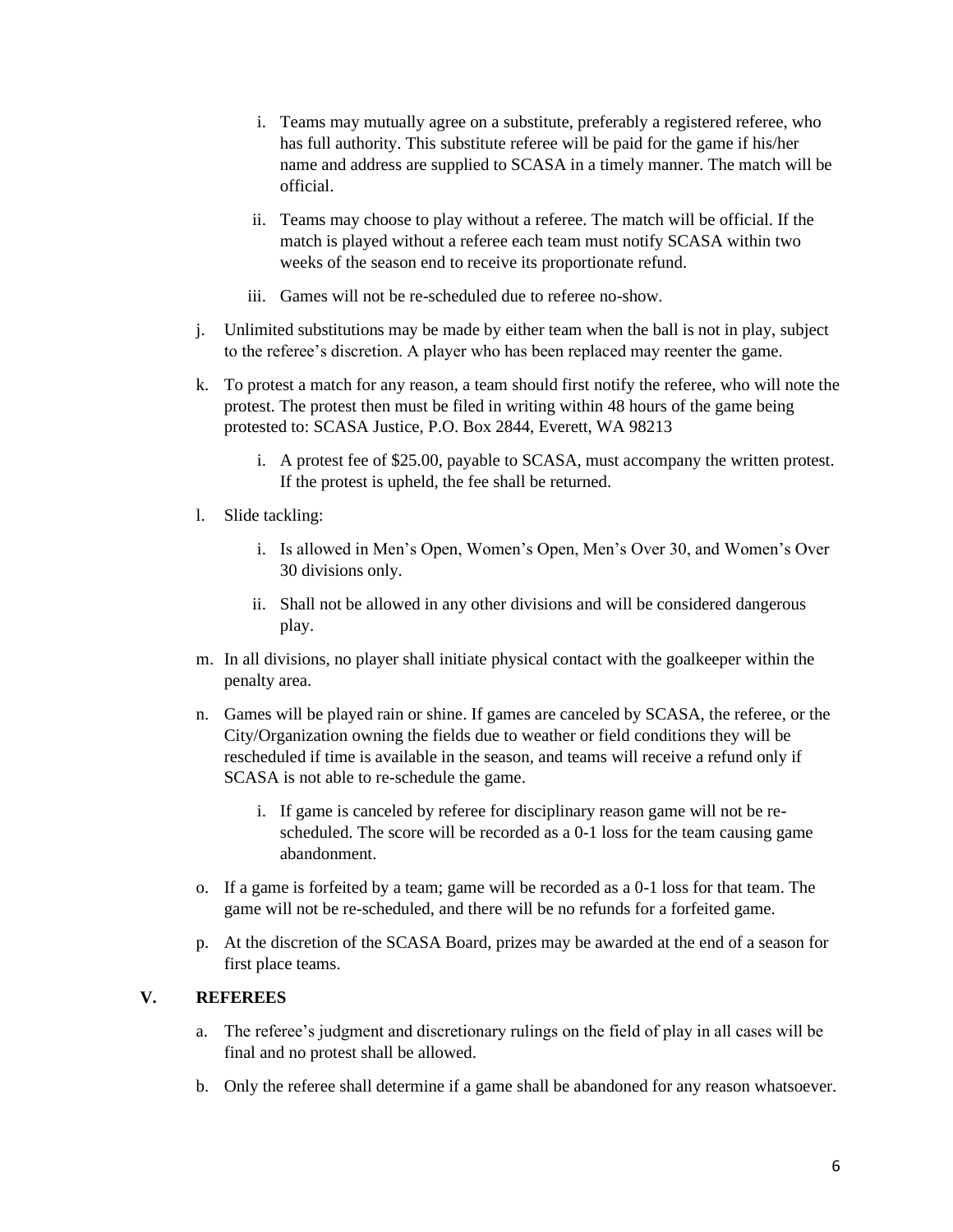- c. Should an official not show, game shall be played with a substitute referee or no referee. Substitute referee will be paid, game is official.
- d. If a match official feels that he/she has suffered referee assault and/or abuse:
	- **i.** WSASA will review incident, determine appropriate action and notify SCASA.
	- **ii.** SCASA will suspend the right to play within the SCASA league until the WSASA Judicial Chairman has reviewed the incident.
	- **iii.** SCASA will honor WSASA decision and may add additional penalties as necessary.
- e. Any complaint or comment regarding a referee's ability, demeanor, or appearance shall be addressed to: SCASA, Attn: Referees, P.O. Box 2844, Everett, WA 98213

## <span id="page-6-0"></span>**VI. MISCONDUCT**

- a. The referee's authority begins upon his/her arrival in the proximity of the game to be played and continues uninterrupted until he/she leaves.
- b. In the event of the issuance of an ejection (red card), the offending player / team official shall immediately surrender his/her card and immediately leave the area of the game (including the parking lot), and not further participate until notified by the league Justice (see Judicial). Failure to leave the area of the game or refusal to surrender player cards will result in additional game suspension.
- c. Teams will be held responsible for the conduct of their sideline participants.
	- i. Sideline participants include players, coaches, managers, spectators, or other person in the opinion of the game official is associated with the teams.
	- ii. Sideline misconduct is defined as any act or action by a sideline participant disruptive to the game and includes assault or abuse directed toward the game official/s, field players, or other sideline participants.

# <span id="page-6-1"></span>**VII. JUDICIAL**

- a. Should a referee find it necessary to eject a player for actions or words occurring after the player card has been returned to a team and should the card(s) not be surrendered to the referee upon request, then a notification of the facts to the Justice shall be sufficient to cause imposition of penalties in addition to those ordinarily warranted by the actions or words.
- b. Should a player receive a red card the referees are instructed to keep the player card and return to the SCASA office. Suspensions/fines are determined by the SCASA Justice, do not ask the referee. The player or manager should contact the office for this information.
- c. Any player who accumulates two cautions during play or league matches per season may, at the discretion of the Justice, be suspended for one week.
- d. Red card infractions will be dealt with per SCASA Infraction Guidelines (*See m*).
- e. Players ejected for violent conduct: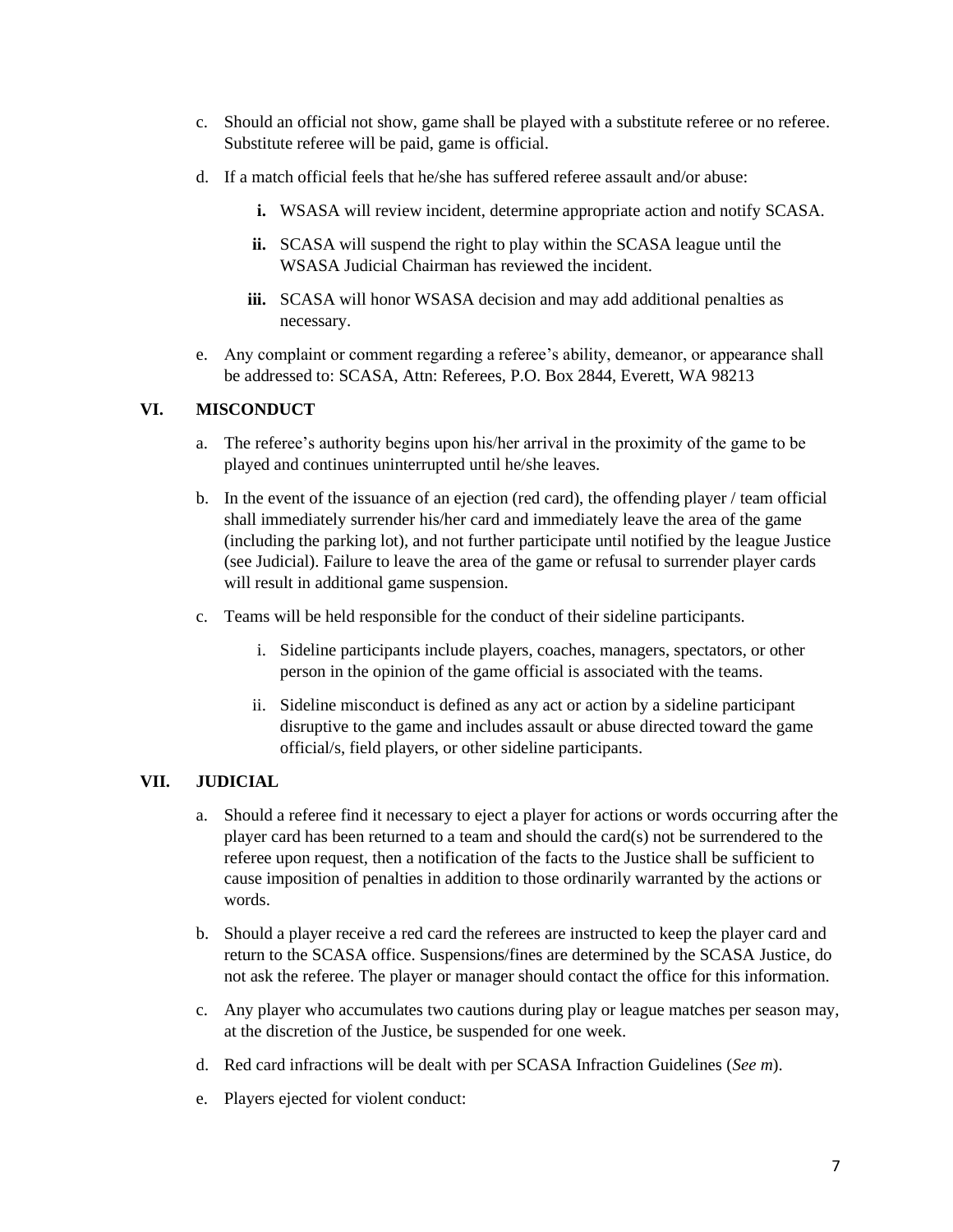- i. Shall be fined \$50.00 if after review by the SCASA Justice the incident is determined to be fighting.
- ii. Violent conduct, fights will warrant stronger punishment handed out.
- f. ANY continued misconduct (swearing at a referee, etc.) will ADD more games to suspension.
- g. Failure to leave after receiving a red card in a timely manner ADDS games to your suspension.
- h. The manager may receive official notification of sanctions from the Judicial Chairman. If notification is not received the player or manager should contact the office for this information.
- i. Ineligible Players:
	- i. A team found to have played an unregistered, fraudulently registered, suspended or otherwise ineligible player shall forfeit the game or games and said player shall sit out one week. The team may be fined a minimum \$50.00 fine per occurrence.
	- ii. The instance of a player having "borrowed" an absent player's identity will be treated as two occurrences per game. Additional game suspension/s may be added at the discretion of the SCASA board.
	- iii. The penalty for additional violations shall be \$150.00 and a mandatory appearance before a Board of Review for both the player and the team manager.
- j. Sideline Misconduct:
	- i. Sanctions for sideline misconduct may include temporary suspension of the game, abandoning the game (recorded as a forfeit by the offending team/s), player cautions (yellow card) or player ejections (red card), or cautions or ejections of the manager, coach, other individuals, or the team.
	- ii. The need for imposing sanctions for sideline misconduct during the game will be at the sole discretion of the referee. Further player and team sanctions will be at the discretion of the Justice and the Board of Directors of the League.
	- iii. Minimum suspensions for assault will be based on the guidelines for violent conduct for players, see below.
	- iv. Incidents of referee abuse or assault are considered severe misconducts and will not be tolerated and will be referred to WSASA (see V. REFEREES d).
	- v. The Board of Directors of the League may impose additional sanctions depending on the severity of the misconduct: individual players or teams may be suspended for the remainder of the season, additional seasons, a period of years, or permanently from the League.
- k. The SCASA Board has the right to review and evaluate player actions, both physical and verbal, and to assess suspensions and/or penalties to ensure safety and fair play.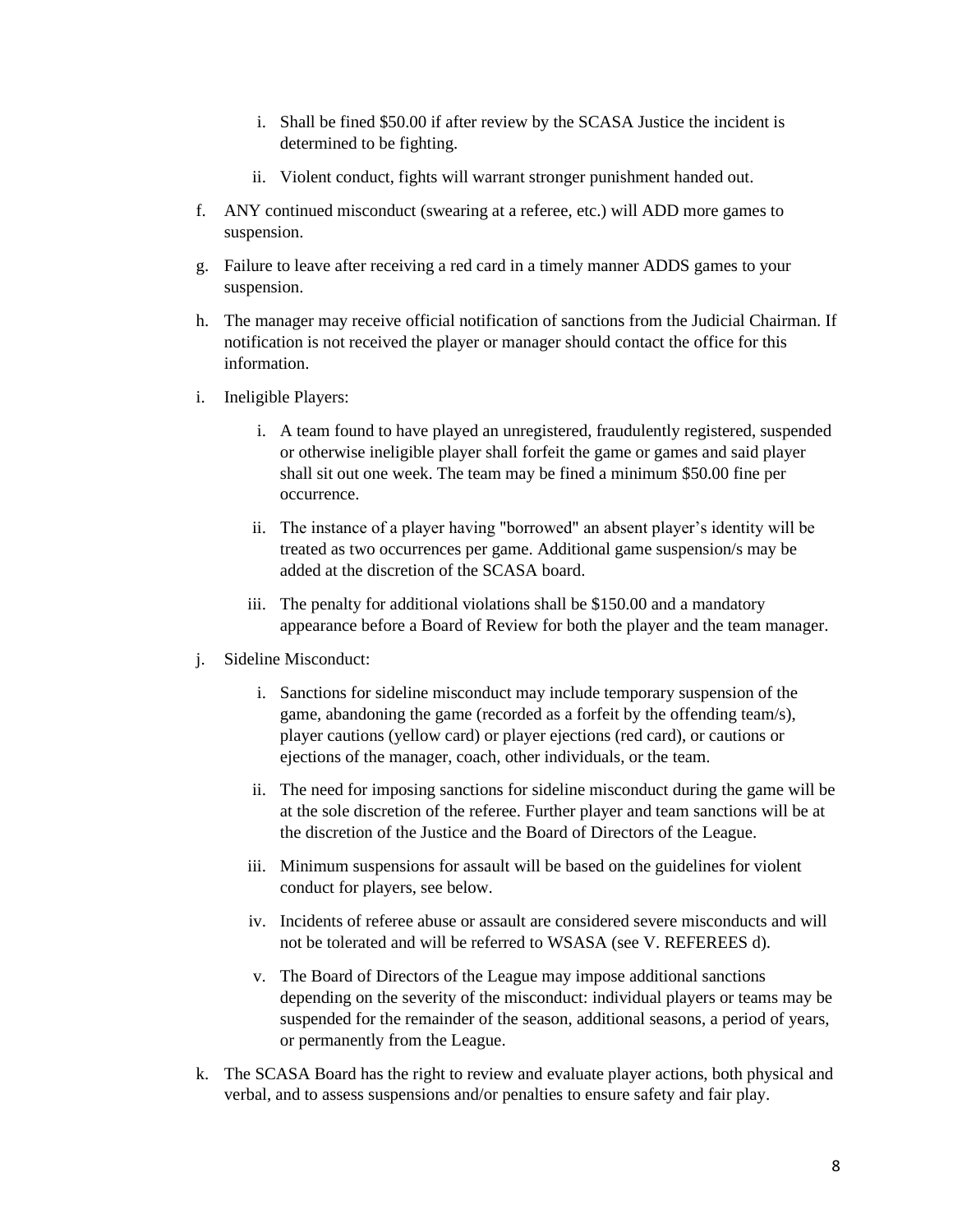- i. The League Justice has the right to delay suspension and/or ruling due to time constraints. Any suspensions may be carried over to the next season/s or league sanctioned tournament.
- l. In the event a game is abandoned by the referee due to violent conduct by both teams (includes sidelines) each team shall be assessed a five (5) game suspension and fined the cost of those games (pending any appeals). Where individual players could be identified additional sanctions will occur. Note that other teams in the division involved will not lose any games due to this suspension, remaining games will be re-scheduled.
- m. Infraction Guidelines:
	- i. The following guidelines will be used in determining disciplinary sanctions:
		- 1. Class of Infraction
			- a. Technical Class I
				- i. Serious Foul Play Intentionally handling a ball to prevent a goal or a goal scoring opportunity
				- ii. Serious Foul Play Impeding a player, through unlawful means, thus denying the attacking player's team a goal scoring opportunity
				- iii. Foul or abusive language not directed at another.
				- iv. Persisting in misconduct– after having received a caution
			- b. Physical Intentional Class II
				- i. Serious Foul Play other than those listed under Class I
				- ii. Foul or abusive language directed at another player or spectator
			- c. Physical Intentional Class III
				- i. Violent Conduct
				- ii. Foul or abusive language directed at a game official
				- iii. Racial harassment, Sexual harassment
		- 2. Penalties for Infraction
			- a. Class I
				- i. Minimum: Caution or removal of player during reported game and one additional game suspension.
				- ii. Nominal: Caution or removal of player during reported game and one additional game suspension.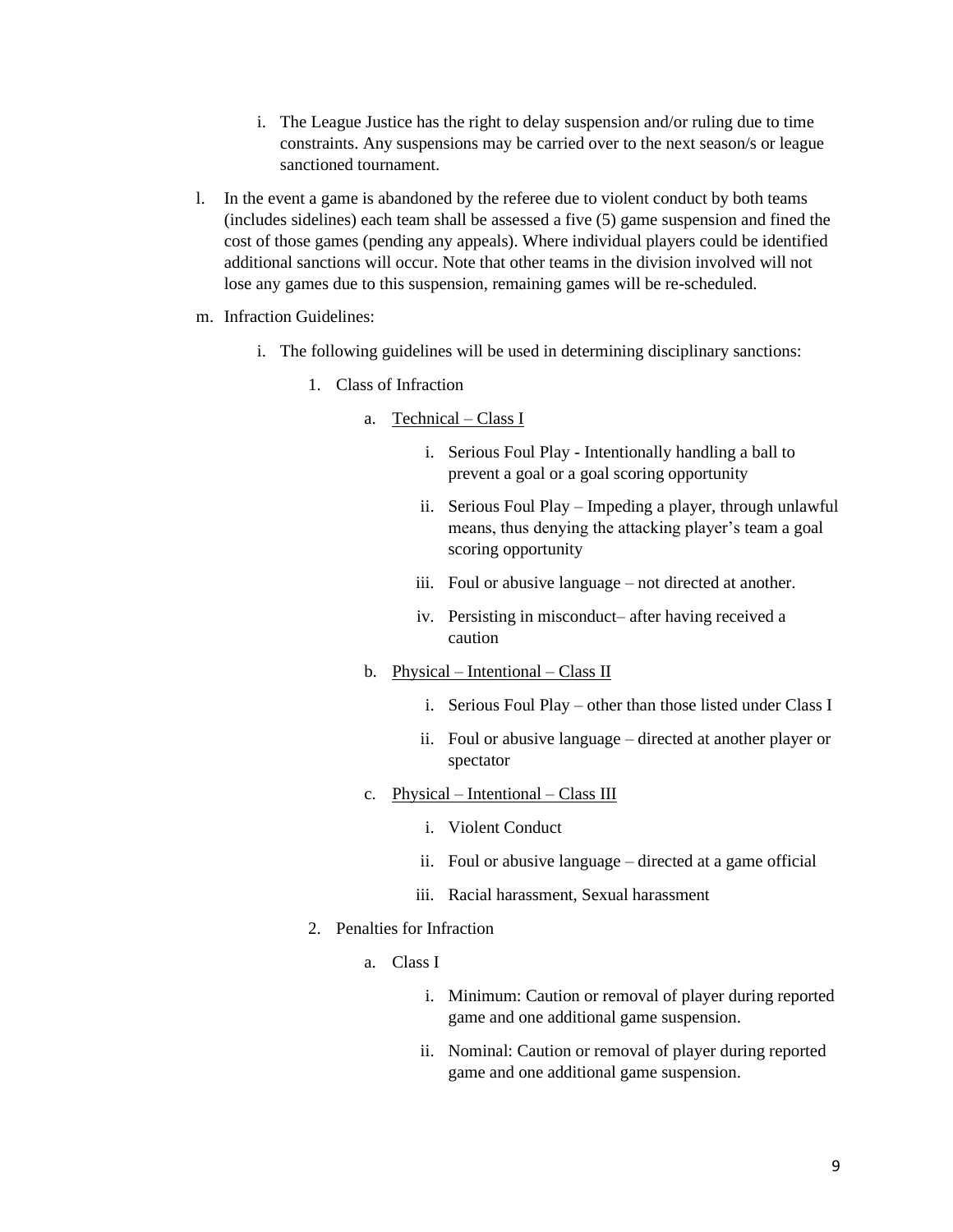- iii. Maximum: Caution or removal of player during the reported game and two additional game suspensions.
- iv. Exception: Unusual circumstance may result in more severe penalties.
- b. Class II
	- i. Minimum: Caution or removal of player during reported game and one additional game suspension.
	- ii. Nominal: Caution or removal of player during reported game and two additional game suspensions.
	- iii. Maximum: Caution or removal of player during the reported game and three additional game suspensions.
	- iv. Exception: Unusual circumstance may result in more severe penalties.
- c. Class III
	- i. Minimum: Caution or removal of player during reported game and two additional game suspensions.
	- ii. Nominal: Caution or removal of player during reported game and three additional game suspensions.
	- iii. Maximum: Caution or removal of player during the reported game and five additional game suspensions.
	- iv. Exception: Unusual circumstance may result in more severe penalties.

- n. Appeals:
	- i. Normally, cautions and ejections are not protestable; however, if a player feels there are extenuating circumstances and a lighter punishment is warranted, player may appeal to the Judicial Committee.
	- ii. All appeals submitted to SCASA must be in writing, accompanied by a fee of fifty dollars (\$50.00) and be postmarked within forty-eight (48) hours of notification of said decision.

#### <span id="page-9-0"></span>**VIII. MISCELLANOUS POLICIES**

- a. Bonnie Cole Scholarship
	- i. The Bonnie Cole Scholarship is given to a boy or girl between 10-12 years of age to attend a soccer day camp of their choice; maximum expenditure is \$350. Check will be written to camp.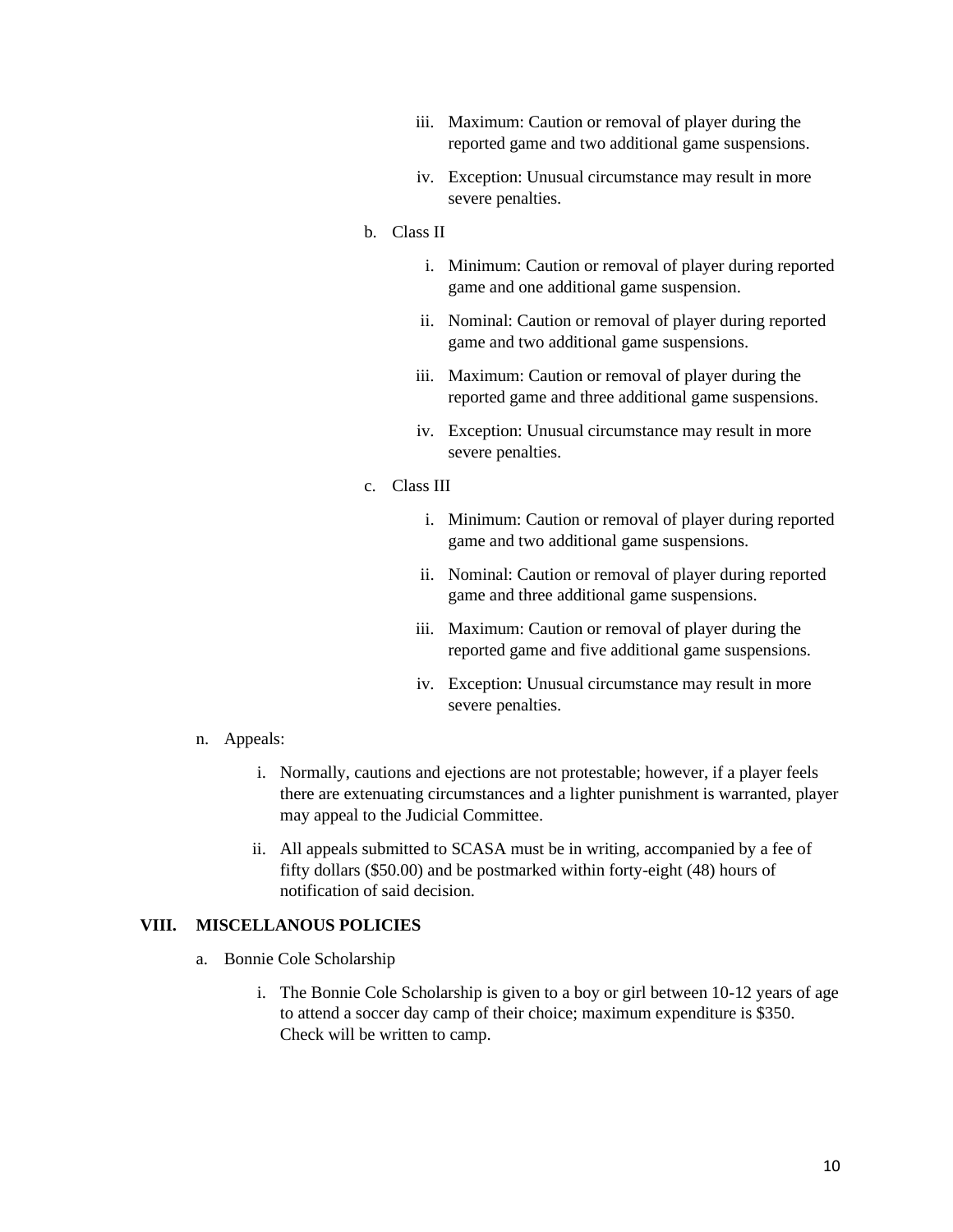- ii. Preference is given to a child of a SCASA player who could not otherwise afford this great experience. For additional information please call the SCASA office at (425) 252-2099.
- iii. To apply, candidates should send a letter of interest to the SCASA office by May 1 of current year. Mail to: SCASA, P.O. Box 2844, Everett, WA 98213
- iv. Bonnie S. Cole was the daughter of long-term SCASA Board member Susan Cole and husband, Bob Cole. Bonnie died during the Kla-Ha-Ya tournament in 1989 after having major open-heart surgery to repair congenital defects-a little before her 6th birthday.
- v. Kla-Ha-Ya players and referees started a fund to send kids to Northwest Soccer Camp in Bonnie's name added to by the family, and Susan started running a winter jamboree to aid in the finances.
- b. Referee Assignor
	- i. SCASA shall appoint a referee assignor prior to the start of each session. Assignor shall be paid at the conclusion of the session 10% of overall referee fees paid out.
	- ii. One referee shall be assigned per game with these exceptions, whereas a threeperson crew will be assigned; Men's Open and Men's O30 A. Additional divisions may be added at Board discretion at any time.
- c. Referee of the Year
	- i. The SCASA Board with the Referee Assignor will chose a "referee of the year". Criteria will be referee's dedication, attitude to SCASA games and players.
	- ii. A gift certificate and plaque will be awarded to said referee. A "Referee of the Year" continuous plaque will be displayed at the SCASA office.
- d. Referee Recruitment
	- i. To promote referee recruitment SCASA shall sponsor referee clinics as needed. It shall be the policy of SCASA to pay for the clinic as well as referee entry level registration fee with the agreement of new referee that they work a minimum of 3 SCASA games within the next year following clinic.
- e. SCASA Team Sponsorship
	- i. SCASA will provide sponsorship to any team entering a USASA National or Regional tournament up to \$1,500.00 if the following criteria is met:
		- 1. Tournament team is comprised of 80% SCASA players. In the event less than 80% Board may authorize lesser amount; proportionate of SCASA players.
		- 2. Request must be in writing and must include a roster with names and addresses.
- f. Request for Donation or Financial Assistance